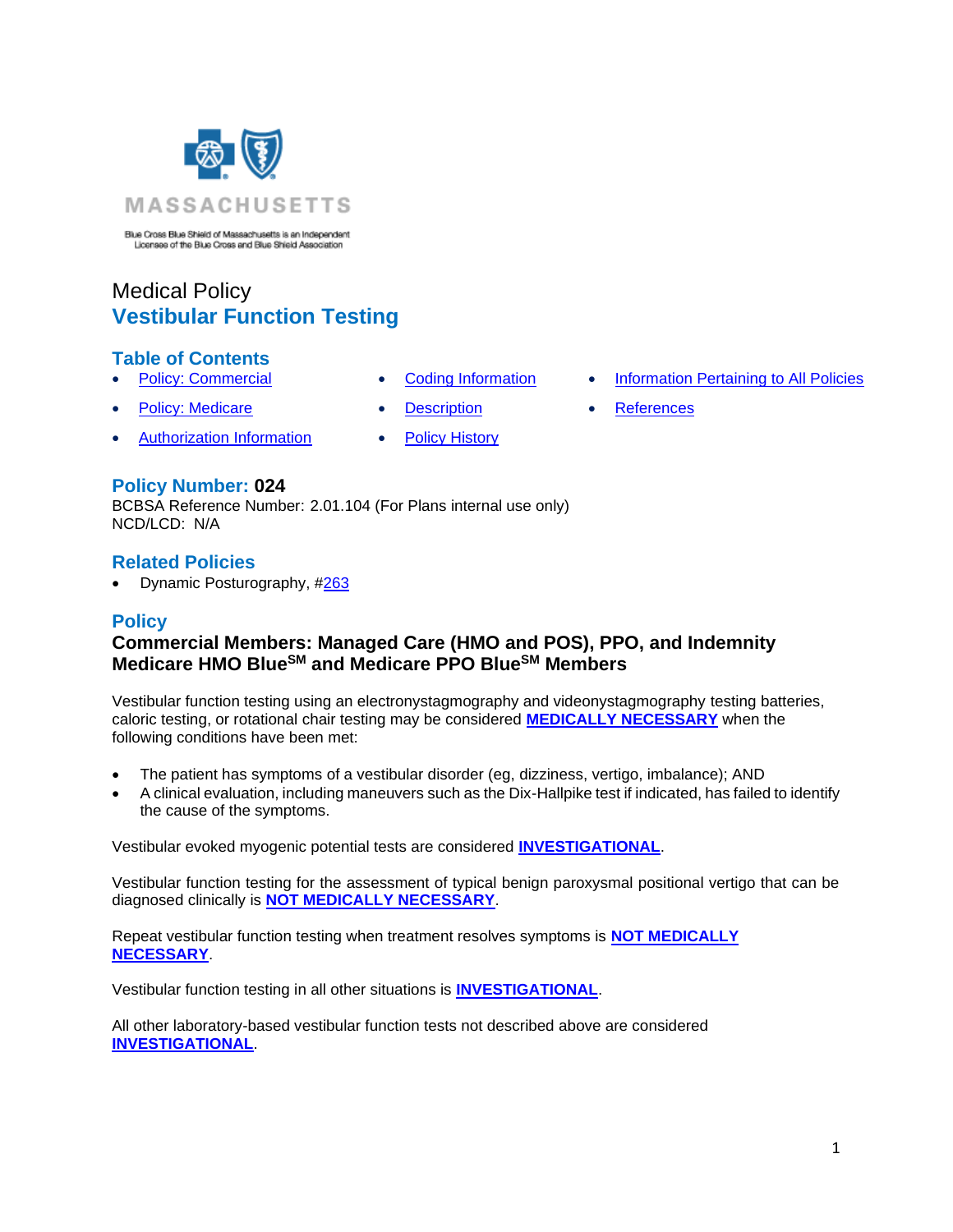# <span id="page-1-2"></span>**Prior Authorization Information**

#### **Inpatient**

• For services described in this policy, precertification/preauthorization **IS REQUIRED** for all products if the procedure is performed **inpatient**.

**Outpatient**

• For services described in this policy, see below for products where prior authorization **might be required** if the procedure is performed **outpatient**.

|                                              | <b>Outpatient</b>                    |
|----------------------------------------------|--------------------------------------|
| <b>Commercial Managed Care (HMO and POS)</b> | Prior authorization is not required. |
| <b>Commercial PPO and Indemnity</b>          | Prior authorization is not required. |
| Medicare HMO BlueSM                          | Prior authorization is not required. |
| Medicare PPO Blue <sup>SM</sup>              | Prior authorization is not required. |

# <span id="page-1-0"></span>**CPT Codes / HCPCS Codes / ICD Codes**

*Inclusion or exclusion of a code does not constitute or imply member coverage or provider reimbursement. Please refer to the member's contract benefits in effect at the time of service to determine coverage or non-coverage as it applies to an individual member.*

*Providers should report all services using the most up-to-date industry-standard procedure, revenue, and diagnosis codes, including modifiers where applicable.*

*The following codes are included below for informational purposes only; this is not an all-inclusive list.*

**The above medical necessity criteria MUST be met for the following codes to be covered for Commercial Members: Managed Care (HMO and POS), PPO, Indemnity, Medicare HMO Blue and Medicare PPO Blue:**

| <b>CPT codes:</b> | <b>Code Description</b>                                                                                                                                                                                                                                                                                                                         |
|-------------------|-------------------------------------------------------------------------------------------------------------------------------------------------------------------------------------------------------------------------------------------------------------------------------------------------------------------------------------------------|
| 92537             | Caloric vestibular test with recording, bilateral; bithermal (ie, one warm and one cool<br>irrigation in each ear for a total of four irrigations)                                                                                                                                                                                              |
| 92538             | Caloric vestibular test with recording, bilateral; monothermal (ie, one irrigation in each<br>ear for a total of two irrigations)                                                                                                                                                                                                               |
| 92540             | Basic vestibular evaluation, includes spontaneous nystagmus test with eccentric gaze<br>fixation nystagmus, with recording, positional nystagmus test, minimum of 4 positions,<br>with recording, optokinetic nystagmus test, bidirectional foveal and peripheral<br>stimulation, with recording, and oscillating tracking test, with recording |
| 92541             | Spontaneous nystagmus test, including gaze and fixation nystagmus, with recording                                                                                                                                                                                                                                                               |
| 92542             | Positional nystagmus test, minimum of 4 positions, with recording                                                                                                                                                                                                                                                                               |
| 92544             | Optokinetic nystagmus test, bidirectional, foveal or peripheral stimulation, with<br>recordina                                                                                                                                                                                                                                                  |
| 92545             | Oscillating tracking test, with recording                                                                                                                                                                                                                                                                                                       |
| 92546             | Sinusoidal vertical axis rotational testing                                                                                                                                                                                                                                                                                                     |
| 92547             | Use of vertical electrodes (List separately in addition to code for primary procedure)                                                                                                                                                                                                                                                          |

# **CPT Codes**

### **The following CPT codes are considered investigational for Commercial Members: Managed Care (HMO and POS), PPO, Indemnity, Medicare HMO Blue and Medicare PPO Blue:**

### <span id="page-1-1"></span>**CPT Codes**

| CPT codes: | <b>Code Description</b>                                                                                  |
|------------|----------------------------------------------------------------------------------------------------------|
| 92517      | Vestibular evoked myogenic potential (VEMP) testing, with interpretation and report;<br>cervical (cVEMP) |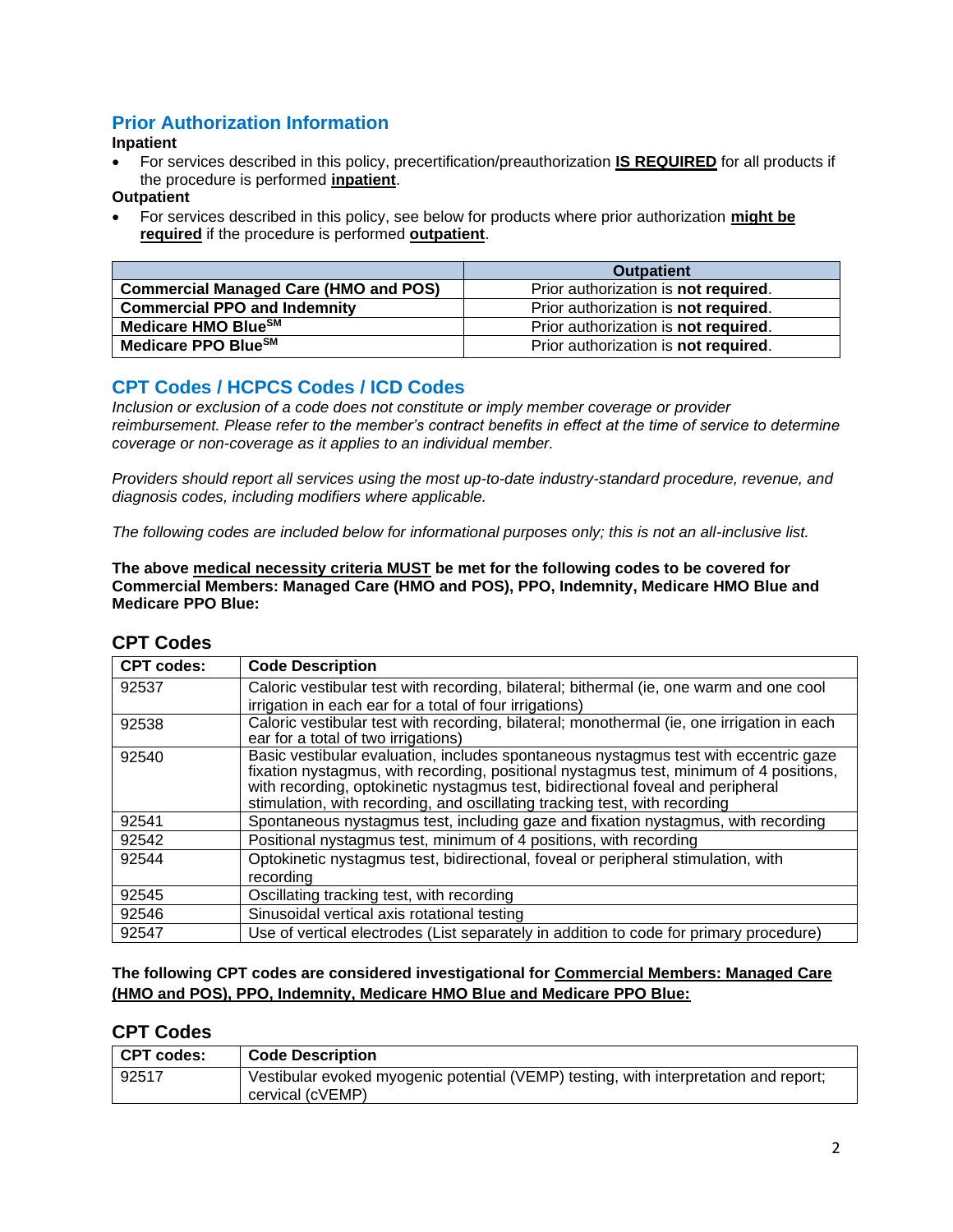| 92518 | Vestibular evoked myogenic potential (VEMP) testing, with interpretation and report;<br>ocular (oVEMP)                     |
|-------|----------------------------------------------------------------------------------------------------------------------------|
| 92519 | Vestibular evoked myogenic potential (VEMP) testing, with interpretation and report;<br>cervical (cVEMP) and ocular (oVEMP |

### **Description**

#### **Vertigo**

The vestibular system is an important component in balance control. It includes 5 end organs, 3 semicircular canals sensitive to head rotations, and 2 otolith organs (saccule, utricle) that sense gravity and straight-line (forward, backward, left, right, downward or upward) accelerations. Vertigo is the primary symptom of vestibular dysfunction. It can be experienced as illusory movements such as spinning, swaying, or tilting. Vertigo may be associated with a feeling of being pushed or pulled to the ground, blurred vision, nausea and vomiting, or postural and gait instability. Vertigo may arise from damage or dysfunction of the vestibular labyrinth, vestibular nerve, or central vestibular structures in the brainstem.

Vertigo may be caused by loose particles (otoconia) from the otolith organs that pass into 1 of the semicircular canals, most frequently the posterior canal. Specific head movements cause the particle to stimulate the canal, causing brief benign paroxysmal positional vertigo.

#### **Diagnosis**

Brief benign paroxysmal positional vertigo can usually be diagnosed clinically based on a history of positional vertigo, response to the Dix-Hallpike maneuver or lateral roll tests, and resolution of symptoms with canal repositioning maneuvers.

If vertigo cannot be attributed to benign paroxysmal positional vertigo based on history, symptoms, or response to the standard maneuvers, a number of laboratory-based tests can be used to determine whether the vertigo is due to loss of vestibular function.<sup>[1,2,](https://www.evidencepositioningsystem.com/_w_dd94a23675c4f53f4f36817691a5ebe0902f763190ae4085/bcbsa_html/BCBSA/html/_blank)</sup> These tests are based on the vestibulo-ocular reflex, which is an involuntary beating movement of the eyes (nystagmus) in response to vestibular stimulation. Nystagmus induced by these tests can help to distinguish between central and peripheral etiologies, in addition to determining whether the deficit is unilateral or bilateral. The typical tests include the electronystagmography (ENG) or videonystagmography (VNG) test batteries, caloric testing, and rotational chair testing.

#### **Electronystagmography/Videonystagmography Test Batteries**

The ENG/VNG test batteries include oculomotor evaluation and positional testing. ENG uses electrodes at the canthus of the eyes to detect nystagmus while VNG uses infrared video monitoring with goggles to measure nystagmus.

#### **Caloric Testing**

Caloric testing evaluates unilateral vestibular function. In the caloric test, warm or cold water or warm or cold air is introduced into each of the external ear canals. In some descriptions, caloric testing is conducted as part of ENG/VNG test batteries.

#### **Rotational Chair Testing**

Rotational chair testing evaluates bilateral vestibular function. Rotational chair devices include a lightproof booth, computer-driven chair with a head restraint that rotates around a vertical axis, ENG recording, an infrared camera, and a 2-way communication system. Typically, the chair is rotated in 4 different patterns, constant acceleration followed by deceleration, rotating followed by a rapid stop, rotating at progressively increasing velocities, and alternating directions.

Passive rotational testing without a rotational chair may be performed when the rotational chair is not available. For the head impulse test, the patient is instructed to keep his or her eyes on a target. The examiner then turns the head rapidly by about 15°. With passive whole body testing, the examiner rotates the whole body to the rhythm of a metronome.

#### **Vestibular Evoked Myogenic Potential Testing**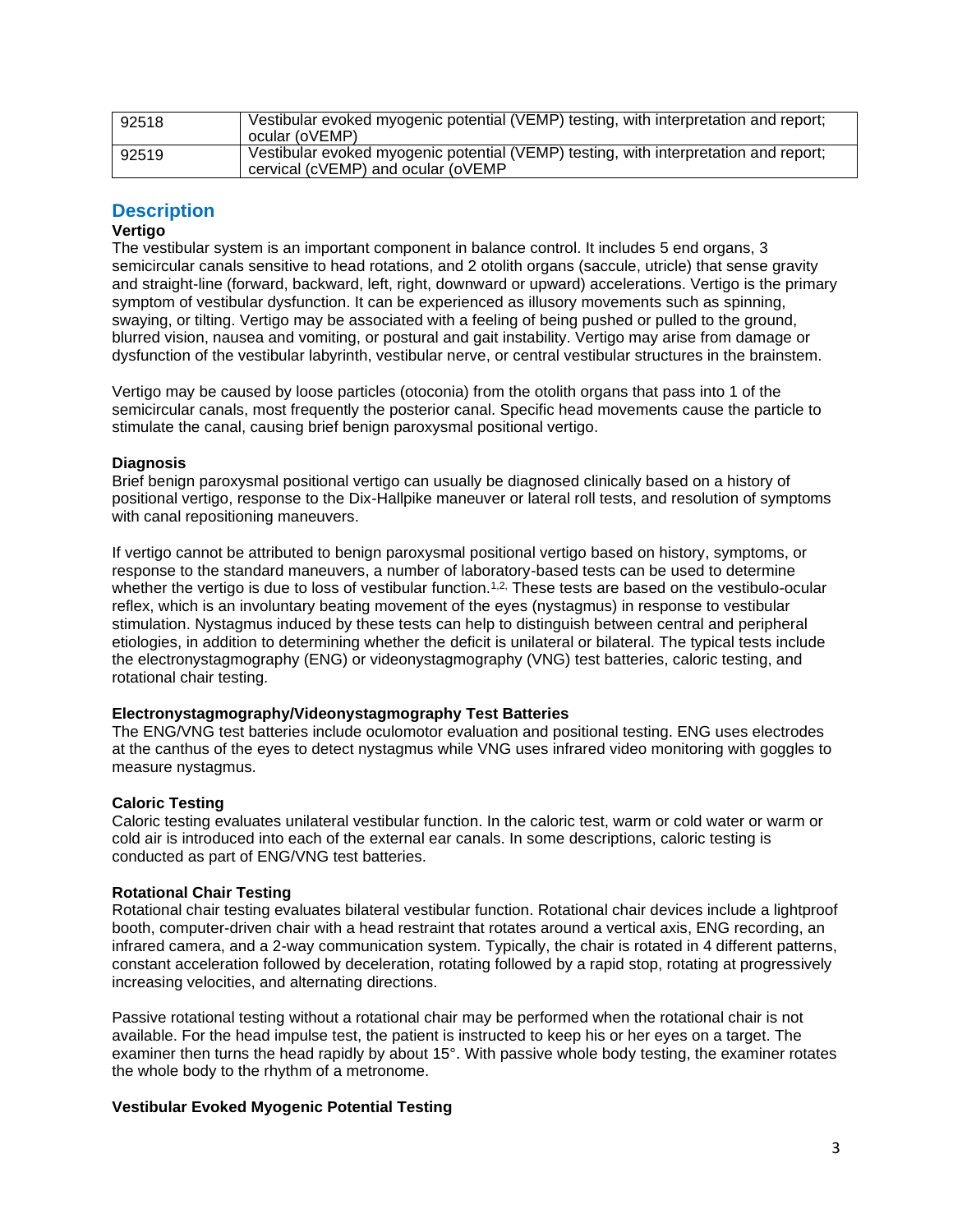Vestibular evoked myogenic potential (VEMP) tests are newer techniques that use loud sound (eg, click, tone burst) or bone vibration (eg, tendon hammer tap to the forehead or mastoid) to assess otolith function.[3,](https://www.evidencepositioningsystem.com/_w_dd94a23675c4f53f4f36817691a5ebe0902f763190ae4085/bcbsa_html/BCBSA/html/_blank) Both the saccule and utricle are sensitive to sound as well as vibration and movement.

Cervical VEMPs are measured by surface electrodes on the ipsilateral sternocleidomastoid muscle in the neck and are thought to originate primarily in the saccule. Abnormality in any part of the auditory cervical VEMP pathway (saccule, inferior vestibular nerve, vestibular nucleus, medial vestibulospinal tract, the accessory nucleus, the eleventh nerve, sternocleidomastoid) can affect the response.

Ocular VEMPs detect subtle activity of an extraocular muscle using surface electrodes under the contralateral eye during an upward gaze and are thought to be due primarily to stimulation of the utricle. The vestibulo-ocular reflex stimulated by sound or vibration is very small, but synchronous bursts of activity of the extraocular muscles can be detected by electromyography. Lesions that affect the ocular VEMP may occur in the utricle, superior vestibular nerve, vestibular nucleus, and the crossed vestibuloocular reflex pathways.

#### **Dynamic Posturography**

Dynamic posturography may also be used to evaluate balance. Dynamic posturography is discussed in policy [#263.](http://www.bluecrossma.org/medical-policies/sites/g/files/csphws2091/files/acquiadam-assets/263%20Dynamic%20Posturography%20prn.pdf)

#### **Treatment**

The central vestibular system is able to compensate for loss of peripheral vestibular function. Thus, the primary therapy for peripheral vestibular dysfunction is exercise-based and includes exercises to promote gaze stability, habituate symptoms, and improve balance and gait.[4,](https://www.evidencepositioningsystem.com/_w_dd94a23675c4f53f4f36817691a5ebe0902f763190ae4085/bcbsa_html/BCBSA/html/_blank) Medications such as vestibular suppressants or antiemetics may be used in the acute stage but are not recommended for chronic use. For patients who have recurrent symptoms uncontrolled by other methods, a surgical or ablative approach may be used. The objective of ablation is to stabilize the deficit to allow central compensation.

### **Summary**

Dizziness, vertigo, and balance impairments can arise from a loss of vestibular function. A number of established laboratory-based tests are used to evaluate whether the symptoms are due to dysfunction of the semicircular canals. These tests are based on the vestibulo-ocular reflex, which is an involuntary movement of the eyes (nystagmus) in response to vestibular stimulation. Established laboratory tests include electronystagmography and videonystagmography test batteries, caloric stimulation, and rotational chair testing. Vestibular evoked myogenic potentials (VEMPs), triggered by sound and vibration, are also being evaluated for the diagnosis of otolith dysfunction.

#### **Undiagnosed Benign Paroxysmal Positional Vertigo**

For individuals who have a suspected vestibular disorder not clinically diagnosed as benign paroxysmal positional vertigo (BPPV) who receive electronystagmography/videonystagmography test batteries, caloric testing, or rotational chair testing, the evidence includes technology assessments of a large body of literature. Relevant outcomes are test accuracy, symptoms, functional outcomes, and quality of life. Based on review of controlled studies, caloric testing was given a level A recommendation that this test is predictive of loss of vestibular function. Based on a prospective study assessing a narrow spectrum of patients with the suspected vestibular dysfunction and a well-designed retrospective study, which included a criterion standard test, rotational chair testing was also given a level A recommendation. These tests are both considered criterion standard tests of vestibular function.

Electronystagmography/videonystagmography test batteries, which may include caloric testing, are also established methods of assessing loss of vestibular function. The evidence is sufficient to determine that the technology results in an improvement in the net health outcome.

For individuals who have a suspected vestibular disorder not clinically diagnosed as BPPV who receive VEMP testing, the evidence includes mainly association studies. Relevant outcomes are test accuracy, symptoms, functional outcomes, and quality of life. There is a large and rapidly growing literature on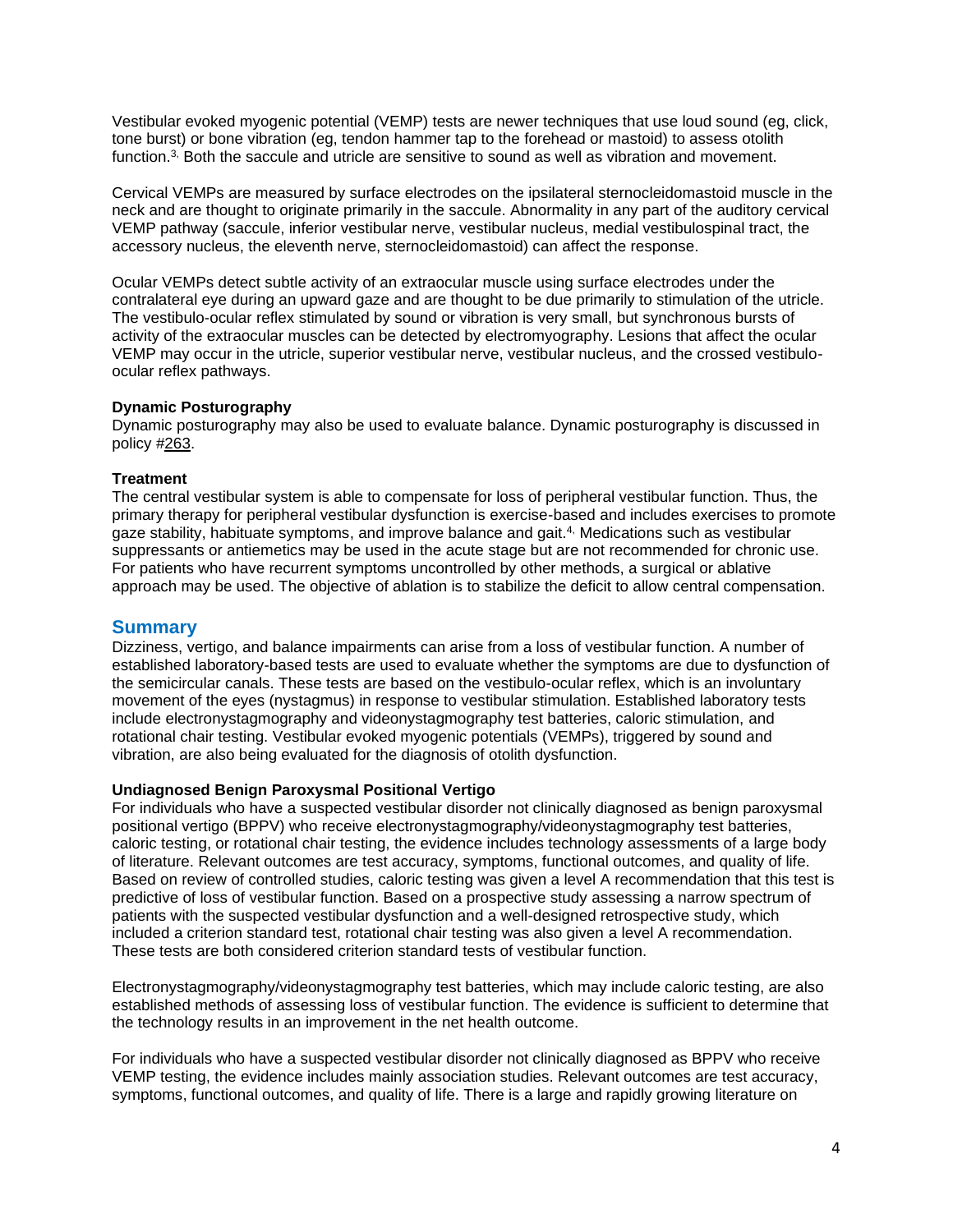VEMP tests for the assessment of otolith function, although most studies have assessed how the cervical VEMP and ocular VEMP change with various disease states. Studies on diagnostic accuracy and clinical utility of this technique for evaluating otolith organs and central pathways are needed in the appropriate populations. The evidence is insufficient to determine that the technology results in an improvement in the net health outcome.

### **Diagnosed Benign Paroxysmal Positional Vertigo**

For individuals who have clinically diagnosed BPPV with typical presentation who receive laboratorybased vestibular function testing, the evidence includes technology assessments and practice guidelines. Relevant outcomes are test accuracy, symptoms, functional outcomes, and quality of life. BPPV with a typical presentation can be diagnosed clinically based on history, the Dix-Hallpike maneuver, lateral roll test, and canalith repositioning procedures; thus, laboratory-based vestibular function testing does not add diagnostic information in such routine cases. The evidence is sufficient to determine that the technology is unlikely to improve the net health outcome.

| .<br>Date | <b>Action</b>                                                                                             |
|-----------|-----------------------------------------------------------------------------------------------------------|
| 4/2021    | Annual review. Description, summary, and references updated. Policy statements<br>unchanged.              |
| 1/2021    | Clarified coding information                                                                              |
| 4/2020    | Annual review. Description, summary, and references updated. Policy statements<br>unchanged.              |
| 4/2019    | Annual review. Description, summary, and references updated. Policy statements<br>unchanged.              |
| 6/2018    | Annual review.<br>Background clarified.                                                                   |
| 3/2018    | Annual review. New references added. Background and summary clarified.                                    |
| 8/2017    | New medical policy describing medically necessary and investigational indications.<br>Effective 8/1/2017. |

### <span id="page-4-2"></span>**Policy History**

# <span id="page-4-0"></span>**[Information Pertaining to All Blue Cross Blue Shield Medical Policies](#page-4-0)**

Click on any of the following terms to access the relevant information: [Medical Policy Terms of Use](http://www.bluecrossma.org/medical-policies/sites/g/files/csphws2091/files/acquiadam-assets/Medical_Policy_Terms_of_Use_prn.pdf)

[Managed Care Guidelines](http://www.bluecrossma.org/medical-policies/sites/g/files/csphws2091/files/acquiadam-assets/Managed_Care_Guidelines_prn.pdf) [Indemnity/PPO Guidelines](http://www.bluecrossma.org/medical-policies/sites/g/files/csphws2091/files/acquiadam-assets/Indemnity_and_PPO_Guidelines_prn.pdf) [Clinical Exception Process](http://www.bluecrossma.org/medical-policies/sites/g/files/csphws2091/files/acquiadam-assets/Clinical_Exception_Process_prn.pdf) [Medical Technology Assessment Guidelines](http://www.bluecrossma.org/medical-policies/sites/g/files/csphws2091/files/acquiadam-assets/Medical_Technology_Assessment_Guidelines_prn.pdf)

### <span id="page-4-1"></span>**References**

- 1. Fife TD, Tusa RJ, Furman JM, et al. Assessment: vestibular testing techniques in adults and children: report of the Therapeutics and Technology Assessment Subcommittee of the American Academy of Neurology. Neurology. Nov 28 2000; 55(10): 1431-41. PMID 11094095
- 2. Schubert MC. Vestibular function tests. In: Herdman SJ, Clendaniel RA, eds. Vestibular Rehabilitation. Vol Contemporary Perspectives in Rehabilitation: F.A. Davis; 2014:178-194.
- 3. Halmagyi GM, Curthoys IS. Otolith function tests. In: Herdman SJ, Clendaniel RA, eds. Vestibular Rehabilitation. Vol Contemporary Perspectives in Rehabilitation: F.A. Davis; 2014:195-225.
- 4. Hall CD, Herdman SJ, Whitney SL, et al. Vestibular Rehabilitation for Peripheral Vestibular Hypofunction: An Evidence-Based Clinical Practice Guideline: FROM THE AMERICAN PHYSICAL THERAPY ASSOCIATION NEUROLOGY SECTION. J Neurol Phys Ther. Apr 2016; 40(2): 124-55. PMID 26913496
- 5. US Food and Drug Administration. 510(k) Premarket Notification. US Department of Health and Human Services website. Accessed January 8, 2021. https://www.accessdata.fda.gov/scripts/cdrh/cfdocs/cfPMN/pmn.cfm